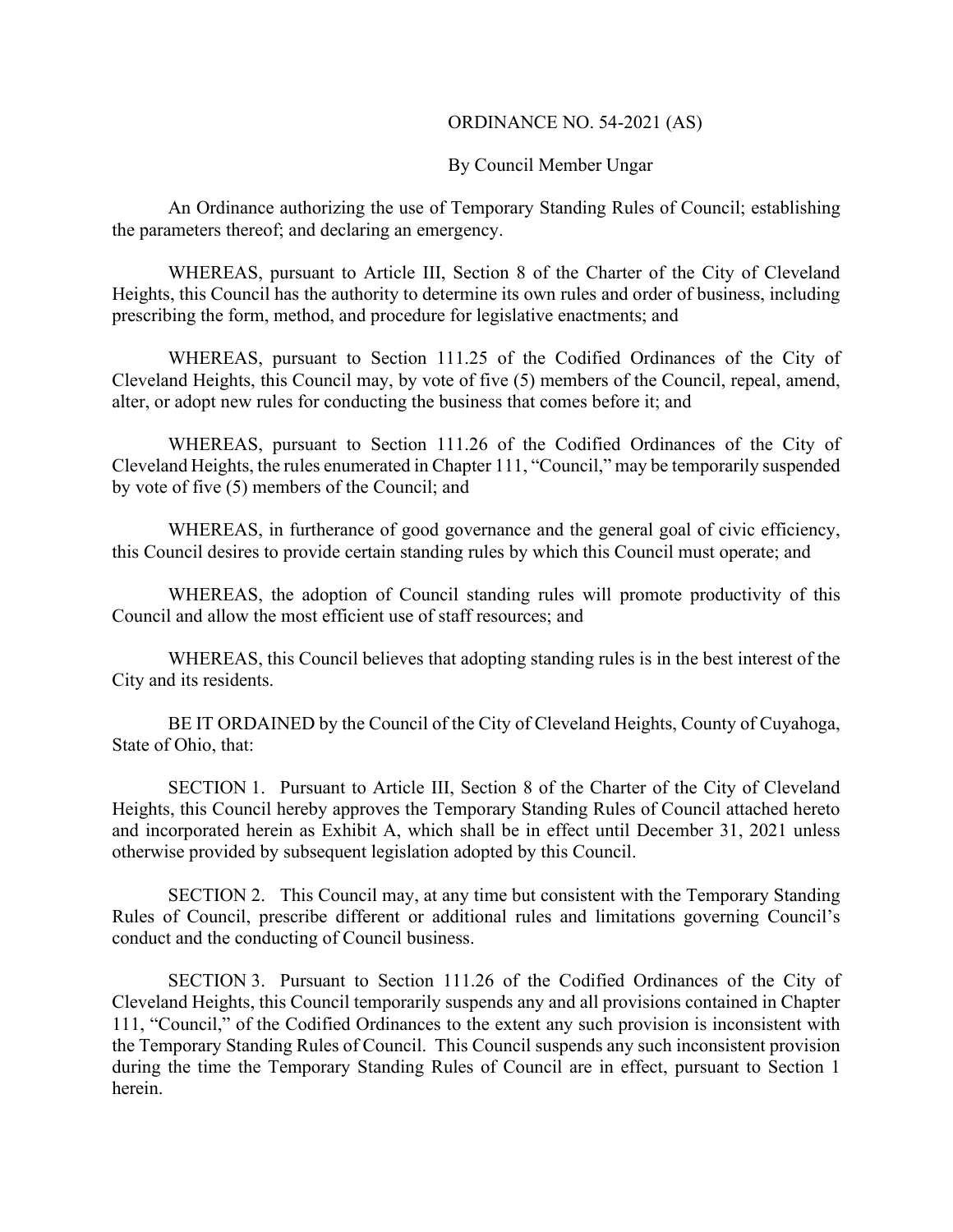### RESOLUTION NO. 54-2021 (AS)

SECTION 4. Notice of the passage of this Ordinance shall be given by publishing the title and abstract of its contents, prepared by the Director of Law, once in one newspaper of general circulation in the City of Cleveland Heights.

SECTION 5. This Ordinance is hereby declared to be an emergency measure immediately necessary for the preservation of the public peace, health and safety of the inhabitants of the City of Cleveland Heights, such emergency being the need to implement the above-described standing rules of Council at the earliest time possible to promote civic efficiency, good governance, and allow for the most efficient use of staff resources. Wherefore, provided it receives the affirmative vote of five (5) or more of the members elected or appointed to this Council, this Ordinance shall take effect and be in force immediately upon its passage; otherwise, it shall take effect and be in force from and after the earliest time allowed by law.

> JASON S. STEIN President of the Council

AMY HIMMELEIN Clerk of Council

PASSED: May 3, 2021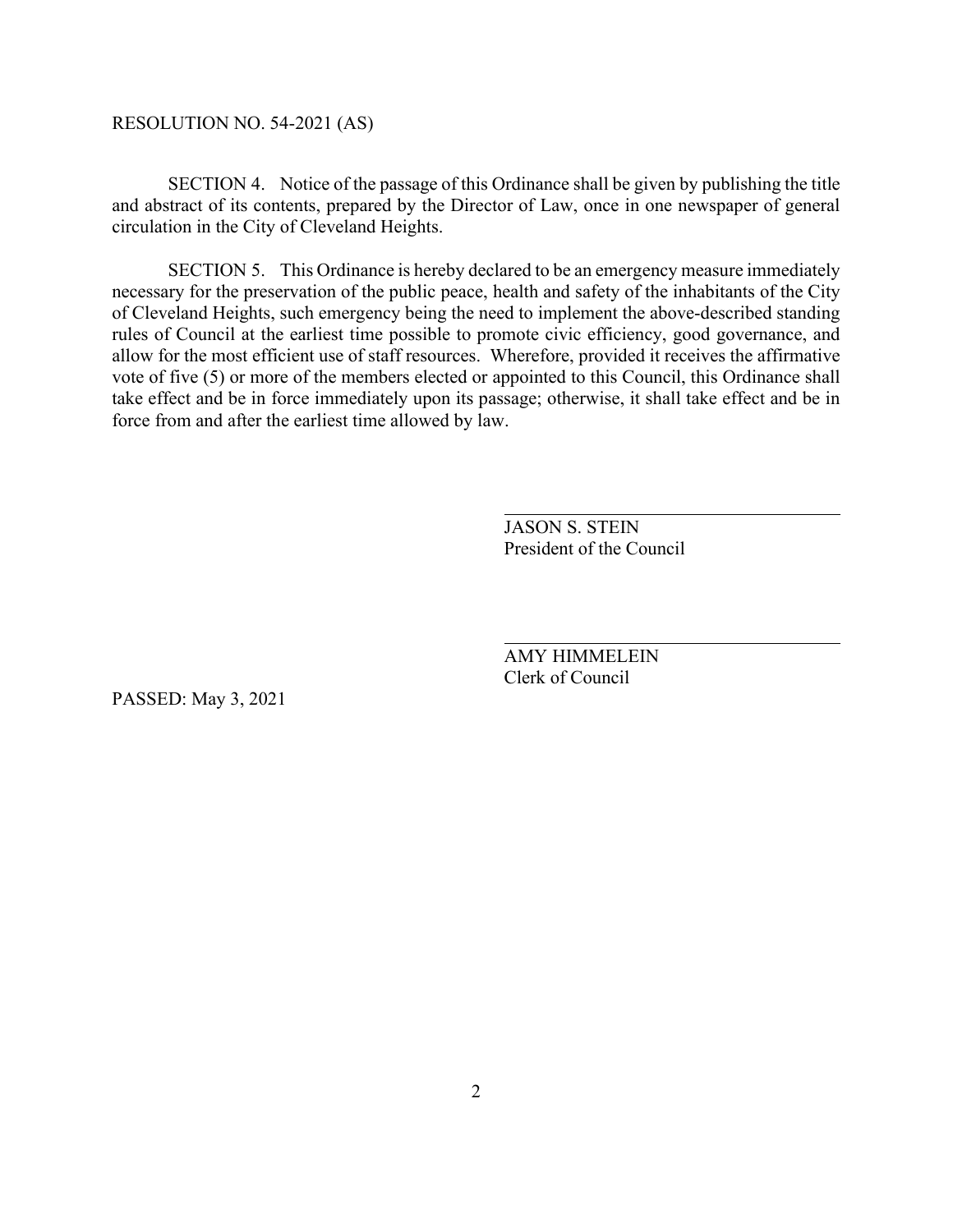## Exhibit A

# **TEMPORARY STANDING RULES OF COUNCIL**

1. The President of Council shall decide all questions of order and decorum.

2. The City Manager and the President of Council shall prepare the agenda for each Council meeting, including each Committee of the Whole meeting. An ordinance or resolution that is not placed on the agenda may be added to the agenda only via a motion and second which is approved by the vote of at least five (5) members of Council. An ordinance or resolution that has been placed on the agenda may be removed from the agenda only via a motion which is approved by the vote of at least five (5) members of Council.

3. An ordinance or resolution or legislation requested by a member of the Council may be formally introduced and placed on Council's agenda only after receiving the support of at least one additional Council member, and remains subject to Temporary Standing Rule 2. Notwithstanding the provisions of Section 111.16 of the Codified Ordinances concerning the ability of any member of Council to request legislation, the Director of Law shall draft the form of any proposed legislation requested by a member of Council, or review legislation not prepared by him for approval as to form, only after receiving an indication of support for the request by an additional Council member. The requesting Council member shall copy the President of Council and the additional supportive Council member on such request to the Law Director or shall otherwise notify them before the Director of Law begins any drafting or review. Staff input and recommendations shall be obtained on any ordinance or resolution that affects the operations of the City.

4. Council Committee meetings other than Committee of the Whole meetings shall be scheduled only after the agenda for such meeting has been approved by the President of Council, who may remove from any such agenda any items he determines to be outside of the Committee's scope as prescribed by Resolution 1-2020. An item removed from the agenda of a scheduled Council Committee meeting by the President of Council may be added back to such agenda only via a motion and second which is approved by the vote of at least five (5) members of Council within a regular or special meeting of Council.

5. All opportunities for a Council member to appear in her/his official capacity (*i.e*. as a Council member) at any official city event pursuant to an invitation by an outside person or group shall be announced and made available to all members of Council.

6. Absent written approval from the city manager, no member of Council shall use the City logo in campaign materials or at campaign events, or take other actions that imply that any candidate has the support of the City.

7. A point of personal privilege may apply to a member of Council when she or he feels that their integrity, motives or character have been called into question. Consistent with Roberts Rules and Temporary Standing Rule 1, the President of Council shall rule on